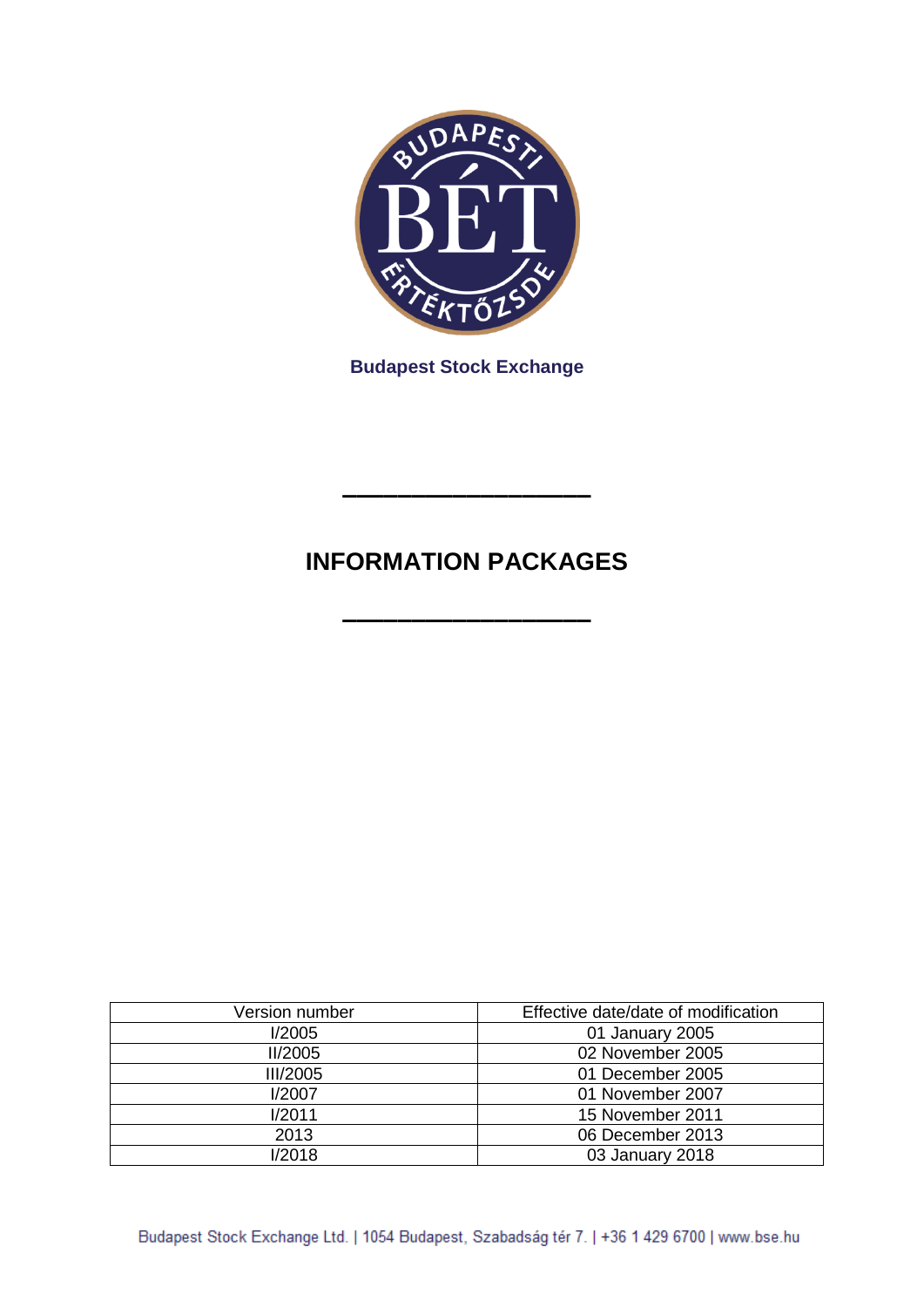

# **Budapest Stock Exchange Ltd. Information Packages**

### **1. Real time data**

Real time data content is described in 'ADH TIP Protocol Specification WBAG 3.2.1 Annex 2 –Data Products, Market Model, Data Content (Vienna SE, Ljubljana SE, Prague SE, Budapest SE, Zagrab SE and EXAA)' or its latest version. It provides additional information on subscription products, data content, trading hours, market model, used message types and data fields of ADH.

The document is available in the closed user group 'Vendors Only' for Distributors having an agreement with BSE, at the following website: <https://www.wienerborse.at/en/market-data/cug-vendors-only/datafeed/>

User name and password to the 'Vendors Only' page can be requested from WBAG via telephone (+43-1-531-65-288) or via e-mail at [datafeed@wienerborse.at.](mailto:datafeed@wienerborse.at)

All effective information concerning data content that published on the 'Vendors Only' page of WBAG's official website is part of the Information Packages of BSE's Information Distribution Agreement.

Available market depth of the cash market is maximum 10 (via ADH) or 20 (via rapidADH) while of the derivatives –and commodities market is maximum 10.

# **2. Data available on BSE SFTP**

#### • **End of Day data**

- 1. Closing Statistics
- The official list of trades concluded in the equities, government securities, derivatives and commodities sections of the BSE;
- The open interest in derivatives on the preceding trading day and the settlement prices;
- The closing value of the Real-time BUX, BUMIX indices;
- The closing value of the End of Day CETOP20 Index;
- The following closing price statistics in respect of products available on the markets of the BSE:
	- opening price
	- closing price/yield
	- maximum price
	- minimum price
	- average price
	- total value
	- total volume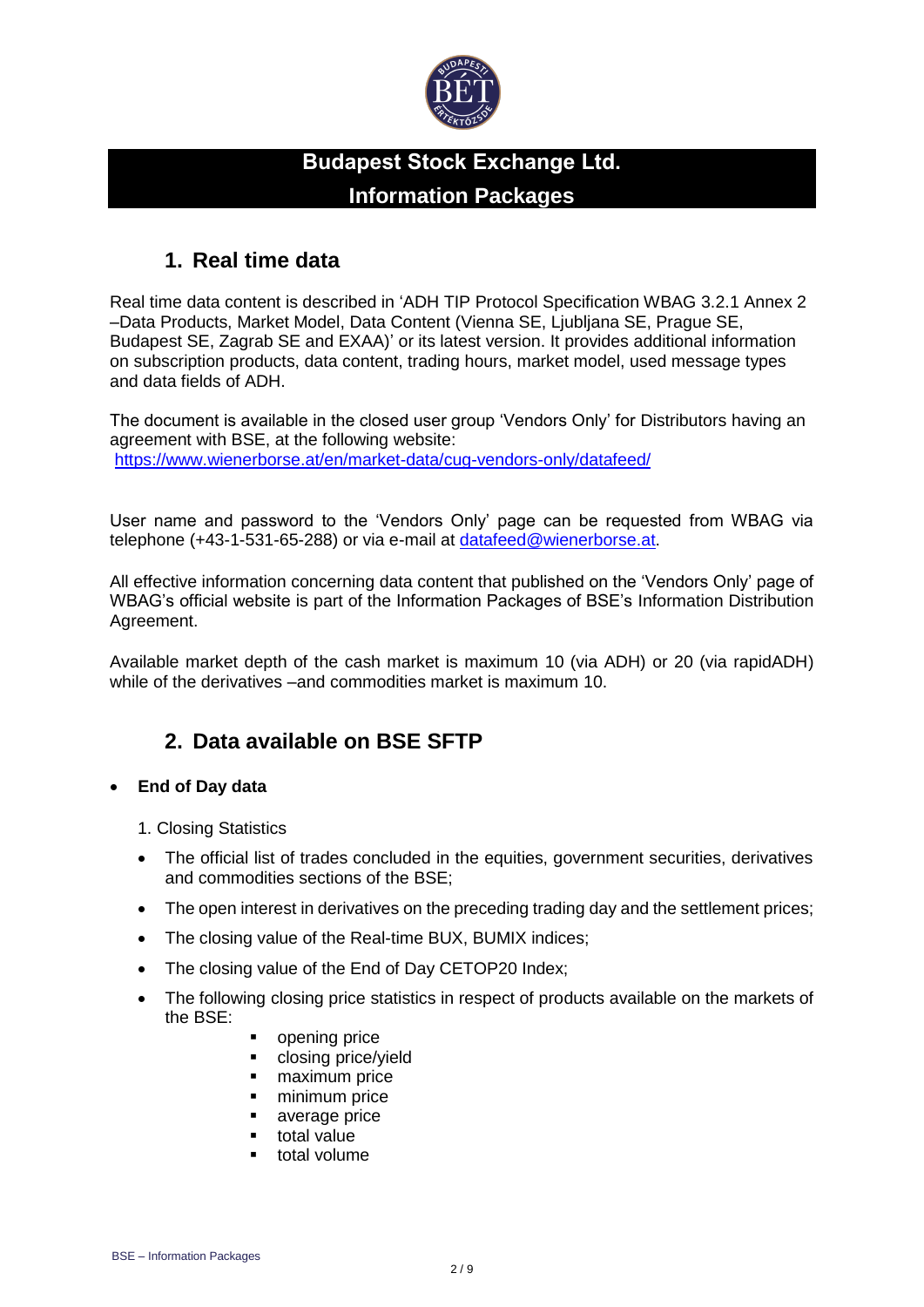

- The following turnover data:
	- o Total number of trades on the particular trading day;
	- o Total exchange day turnover broken down by:
		- Cash market:
			- equities
			- corporate bonds
			- bonds by international institutions
			- T-bills
			- investment funds
			- compensation coupons
			- government bonds
			- mortgage bonds
		- **Futures market:** 
			- index futures
			- currency futures
			- equity futures
			- interest rate futures
		- Options market:
			- stock options
			- index options
			- currency options
		- Commodities market:
			- spot grain products
			- grain futures
			- grain options;
	- o Total capitalisation data broken down by:
		- equities
		- corporate bonds
		- bonds by international institutions
		- T-bills
		- investment funds
		- compensation coupons
		- government bonds
		- mortgage bonds;
- The following Information regarding the transactions of the BSE's BETa Market:
	- o The official list of trades concluded in the BSE's BETa Market;
	- o The date of settlement of these trades.
- 2. Information regarding the products to be traded on the next trading day
	- The following data regarding all BSE-traded products:
		- ticker symbol
		- market segment
		- currency
		- status (active or suspended)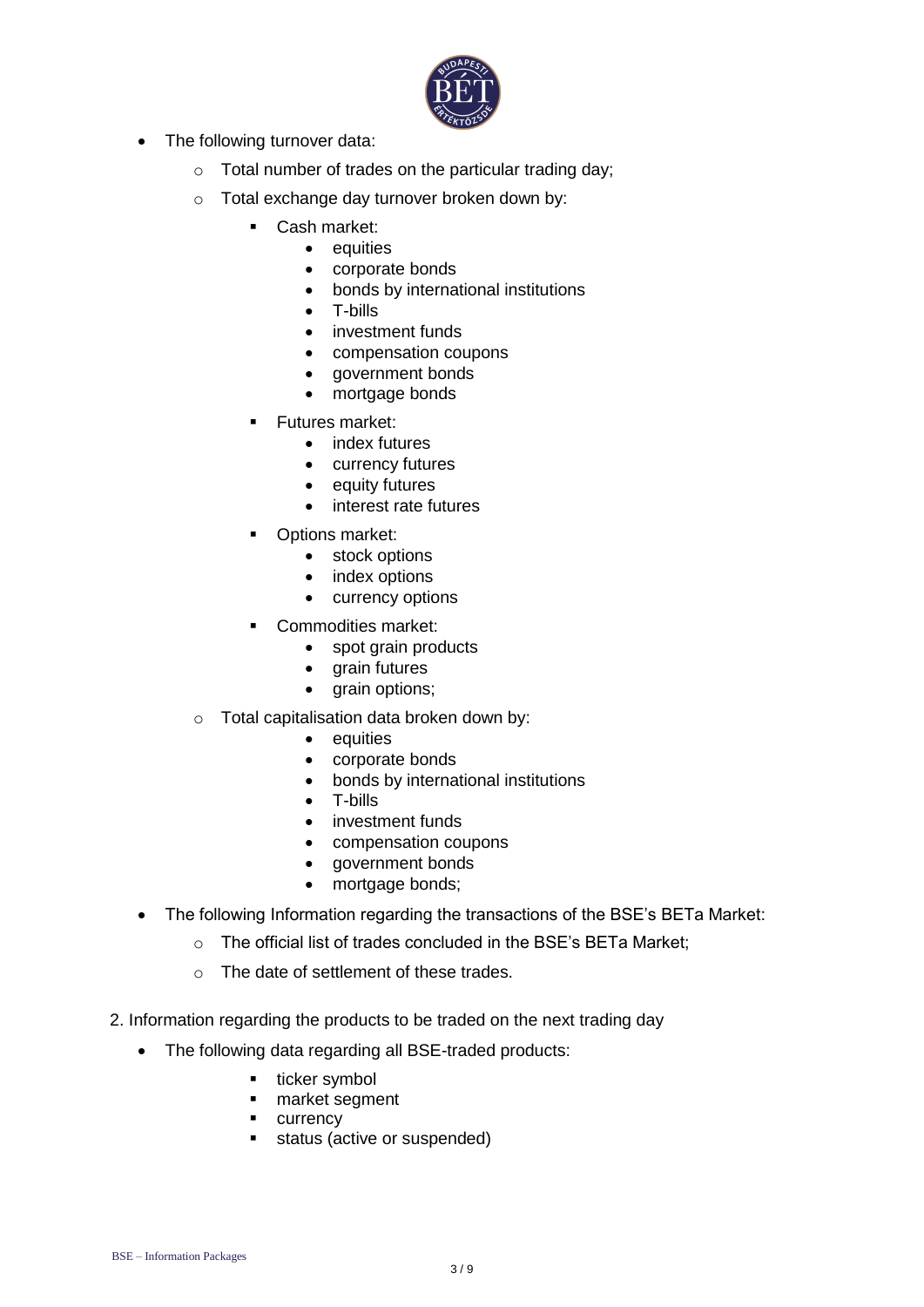

- ISIN code
- **·** first and last trading day
- The following further data regarding products traded on the cash market:
	- security name
	- security type
	- **EXECUTE SECUTELY** subgroup
	- face value and its currency
	- **EXECUTE:** ISSUE price
	- listing date
	- **■** listed quantity
	- free float
	- date of general assembly
	- payment information:
		- duration start and end
		- dividend/yield/interest rate
		- payment date
		- value paid and its currency
		- redemption information
- The following further data regarding products traded on the derivatives market:
	- strike price
	- **·** minimum price step
	- **■** maturity week/month and year
	- expiry date
	- **·** instrument/product ID
	- option type (American or European)

#### • **End of day index data**

Content of the files are the same as the Index baskets displayed on the BSE website on the below links:

BUX

[www.bse.hu/pages/index-baskets#BUX](http://www.bse.hu/pages/index-baskets#BUX)

#### BUMIX

[www.bse.hu/pages/index-baskets#BUMIX](http://www.bse.hu/pages/index-baskets#BUMIX)

CETOP20

[www.bse.hu/pages/index-baskets#CETOP](http://www.bse.hu/pages/index-baskets#CETOP)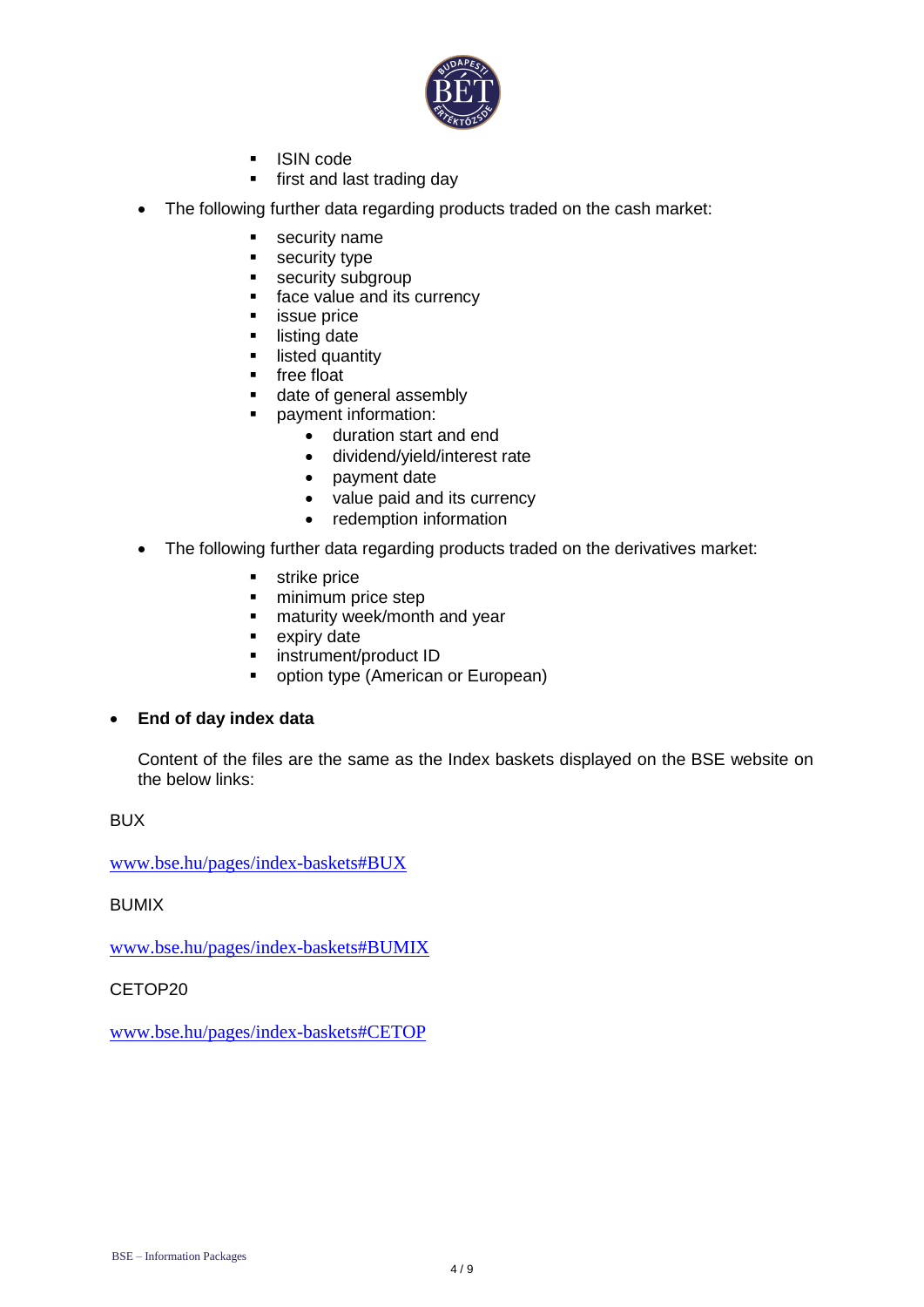

# **3. Data available via WBAG FTP**

#### • **Xetra Reference Data**

**Connection:** the file can be downloaded from WBAG FTP server (download.wienerborse.at.)

**Format:** details described in 'xetra instruments prod xbud '. The file can be requested from BSE via e-mail at [vendor@bse.hu.](mailto:vendor@bse.hu)

**Helpdesk concerning data content is provided by BSE**: at [vendor@bse.hu](mailto:vendor@bse.hu) e-mail address on all trading days during trading hours.

# **4. Derivatives market – Real Time and Delayed Data**

#### **Data of standardized option and futures market**

For each maturity and options strike the following Information is published:

- 1. Pre-trade Information:
	- Instrument identification code type (ISIN or other identity code)
	- Instrument identification code (ISIN or other format)
	- Type (of the derivatives only)
	- Bid price
	- Bid quantity
	- Ask price
	- Ask quantity
	- Date and time of the quotes
- 2. Post-trade Information:
	- Trading date and time
	- Instrument identification code type (ISIN or other identity code)
	- Instrument identification code (ISIN or other format)
	- Price
	- Venue of execution
	- Price notation
	- Price Currency
	- Notation of the quantity in measurement unit
	- Quantity in measurement unit
	- Quantity
	- Notational amount
	- Notational currency
	- Type (of the derivatives only)
	- Publication Date and Time
	- Venue of publication
	- Transaction identification code
	- Transaction to be cleared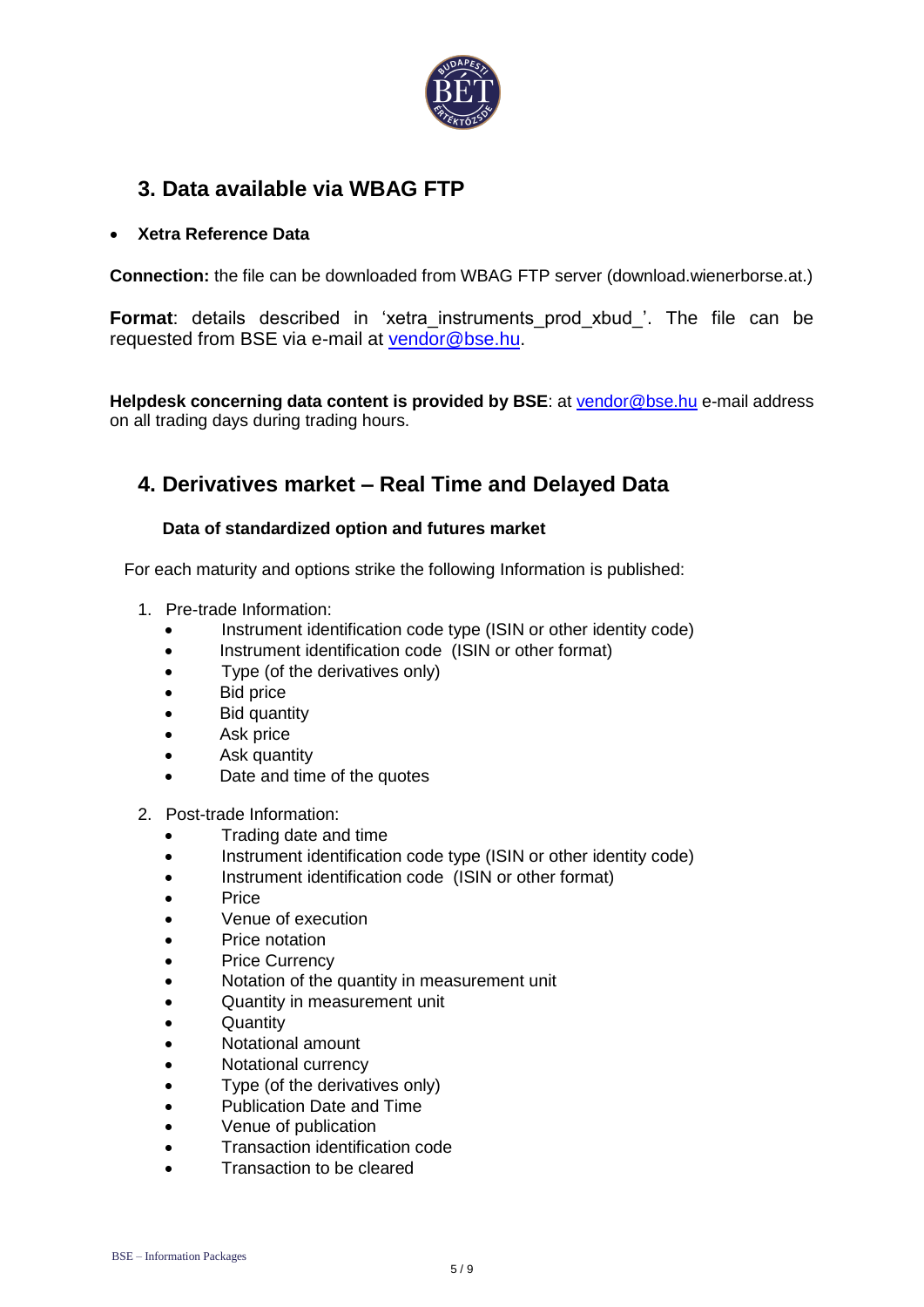

#### • Trading flags

#### Price level data:

ticker symbol

indicative price (in the opening- and closing order-collection sub-period) best 10, best 5 price level or best 1 price level bid/ask price/yield level best 10, best 5 price level or best 1 price level bid/ask change indicator (direction of change of the current best 10, best 5 price level or best 1 price level bid/ask level as compared to the previous best bid/ask level)

best 10, best 5 price level or best 1 price level cumulated quantity on the best bid/ask level

composition of the cumulated quantity (number of orders and number of firms placing orders on the best 10, best 5 price level or best 1 price level bid/ask level)

timestamp (the time of the last change for any data item on the best 10, best 5 price level or best 1 price level bid/ask level)

#### Closing data:

ticker symbol opening price closing price/yield maximum price minimum price average price date and time stamp

Closing statistical data are sent at the end of the trading day in the End-of-Day vendset file.

# **5. Derivatives market – End of Day Data**

- 1. Closing statistics
- The open interest in derivatives on the preceding trading day and the settlement prices;
- The following closing price statistics in respect of products available on derivatives market of the BSE:
	- opening price
	- closing price/yield
	- **■** maximum price
	- minimum price
	- average price
	- date and time stamp
- The following turnover data:
	- o Total number of trades on the particular trading day;
	- o Total exchange day turnover broken down by:
		- Futures market:
			- index futures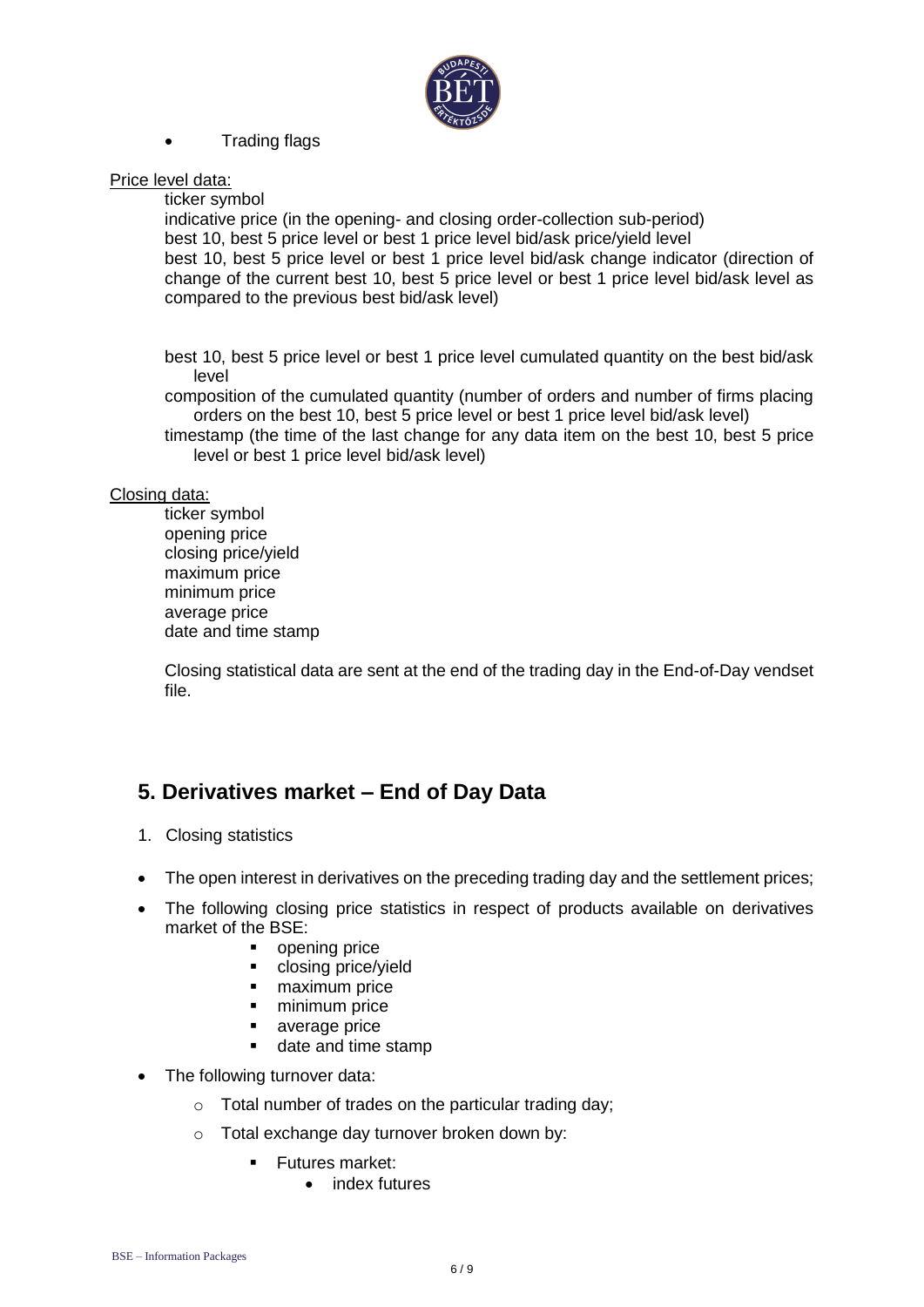

- currency futures
- equity futures
- interest rate futures
- Options market:
	- stock options
	- index options
	- currency options
- Commodities market:
	- spot grain products
	- grain futures
	- grain options;
- 2. The following information regarding the products to be traded on the next trading day
- The following data regarding all BSE-traded products:
	- ticker symbol
	- currency
	- status (active or suspended)
	- ISIN code
	- **■** first and last trading day
- The following further data regarding products traded on the derivatives market:
	- strike price
	- minimum price step
	- **■** maturity week/month and year
	- expiry date
	- instrument/product ID
	- option type (American or European)

### **6. MiFID II Data**

### **6.1 APA Market Data Package**

This Information Package contains APA Market Data redistributed by BSE to Distributors in accordance with Section 2.5.8 of BSE Information Policies.

General characteristics of APA Market Data contained in this Package:

- Trading information to be captured by the designated APA:
	- $\circ$  OTC trades, i.e. transactions executed outside a trading venue related to all financial instruments.
- Scope of instruments: all financial instruments pursuant to Article 20 and 21 of MiFIR traded on trading venues and which is collected by APAs that have contractual relationship with BSE for APA Market Data distribution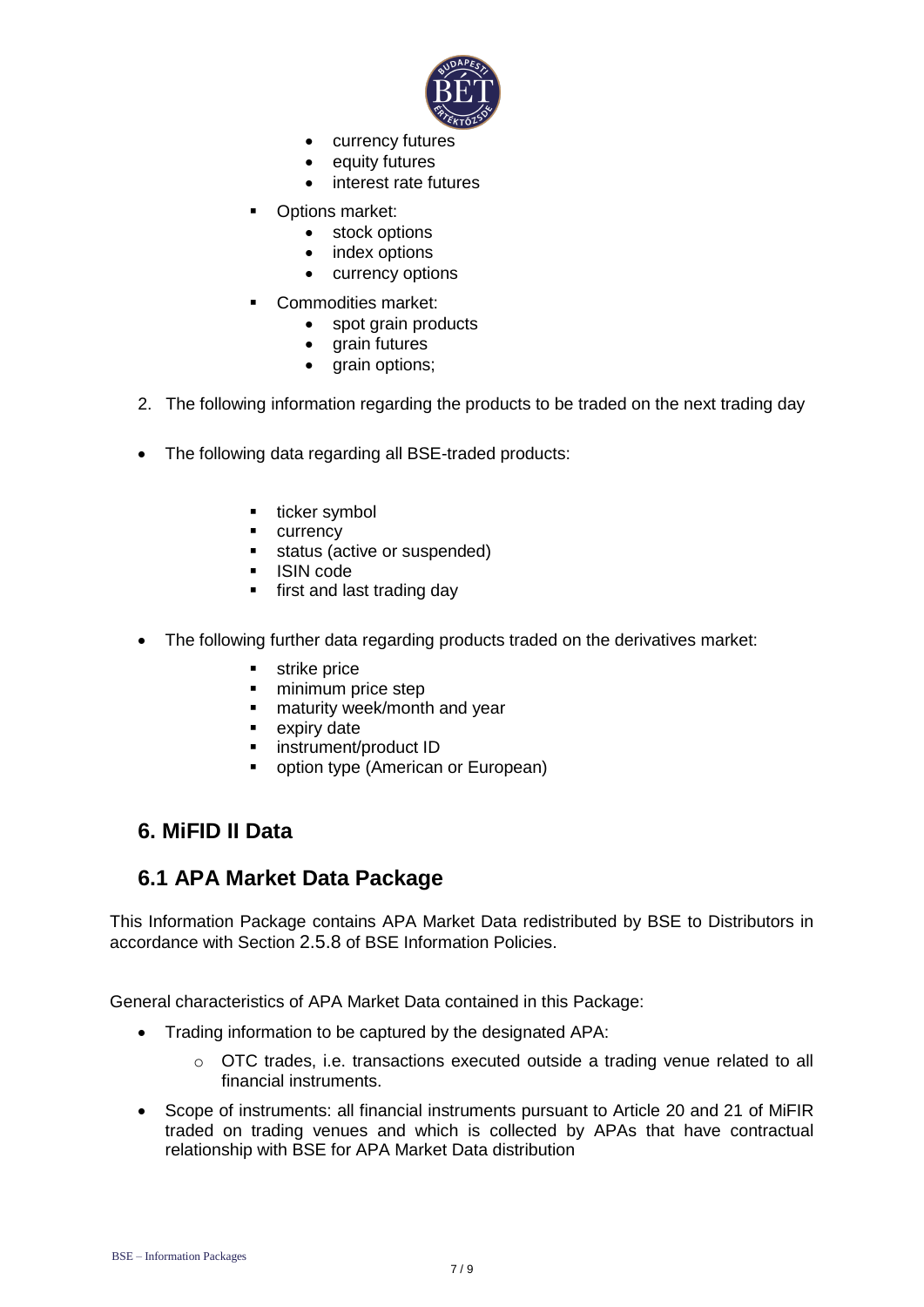

#### Reported transaction data\*:

Trading date and time Instrument identifier Instrument identifier type **Price** Price notation Price currency **Quantity** Quantity notation in measurement unit Quantity in measurement unit Notational amount Notational currency **T**<sub>vpe</sub> Execution venue (venue segment MIC, "SINT" or "XOFF") Publication date and time Publication venue Transaction identifier Transaction to be cleared flag Flags as stated by RTS 1 and RTS 2 (venue/investment firm)

\* Information collected by the designated APA and published by investment firms.

# **6.2 MiFID II Disaggregated Data**

- 1. Pre-trade Information regarding all BSE-traded products:
	- Instrument identification code type (ISIN or other identity code)
	- Instrument identification code (ISIN or other format)
	- Type (of the derivatives only)
	- Bid price
	- Bid quantity
	- Ask price
	- Ask quantity
	- Date and time of the quotes
- 2. Post-trade Information regarding all BSE-traded products:
	- Trading date and time
	- Instrument identification code type (ISIN or other identity code)
	- Instrument identification code (ISIN or other format)
	- Price
	- Venue of execution
	- Price notation
	- Price Currency
	- Notation of the quantity in measurement unit
	- Quantity in measurement unit
	- Quantity
	- Notational amount
	- Notational currency